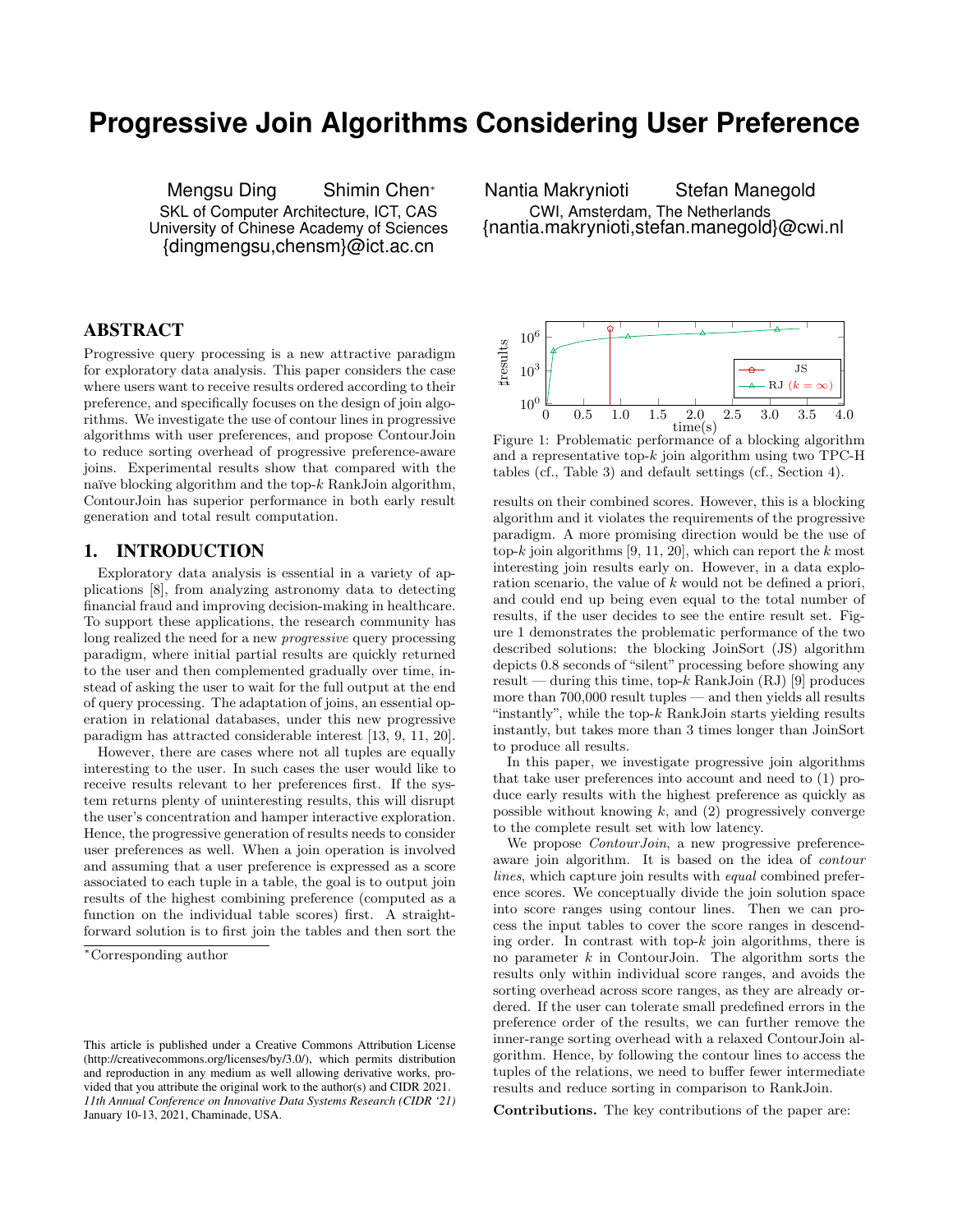- We investigate the use of contour lines in progressive algorithms with user preferences. We propose ContourJoin that exploits contour lines to reduce sorting overhead of progressive preference-aware joins.
- We perform experiments to compare the efficiency of Contour Join with the top- $k$  RankJoin and the naive blocking algorithm (i.e. hash join then sort). Experimental results show that ContourJoin has superior performance in both (i) early result generation and (ii) total result computation.

Paper Organization. The remainder of the paper is organized as follows. Section 2 describes preliminaries and fundamentals. Section 3 elaborates on the algorithm design, and Section 4 presents experimental results. Section 5 discusses relevant issues, such as multi-way joins and unsorted inputs. Section 6 describes related work. Finally, Section 7 concludes the paper.

## 2. BACKGROUND

We define the problem of progressively joining preferencescored relations. Then, we discuss the limitations of a representative top- $k$  join algorithm, RankJoin [9].

## 2.1 Problem Definition

We consider an equality join between two input tables L and R. Each table contains at least two columns, i.e. a join key and a preference value. The preference value is normalized to [0,1]. Suppose the preference value columns of tables L and R are x and y, respectively. The tuples in each table are sorted in the descending order of preference values. The preference score of a result tuple from joining tuple (key, x) from L and (key, y) from R is given by a monotonic score function  $f(x, y)$ . This follows the most popular way (i.e. quantitative approach) in representing preferences, where preferences are described by certain columns (e.g., price, rating, speed) with numeric values (can also be normalized to  $[0, 1]$  and composed using functions  $[11, 2, 17,$ 14, 1]. A two-way preference-aware progressive join is to report matches between L and R in order of decreasing result preference. We discuss how to use the two-way preference progressive join as a building block to support multi-way preference-aware progressive joins in Section 5.

In this paper, we assume that the input tables and the join results can all fit into main memory<sup>1</sup>. We shall mainly focus on the weighted sum, i.e.  $f(x, y) = Ax + By$ , which is a popular score function [16]. Without loss of generality,  $A > 0$  and  $B > 0$ . If  $A < 0$ , then let  $A' = -A > 0$  and  $f'(x, y) = f(x, y) + A' = A' - A'x + By = A'(1-x) + By$ . We simply read L in the reverse order and compute the results using  $f'(x, y)$ . If  $A = 0$ , then the score function degenerates to  $f(x, y) = By$ . We discuss the support for this degenerated score function and other functions briefly in Section 3.4.

## 2.2 Top-k Join Algorithms Meet Any-k

Top- $k$  join algorithms could be adapted to meet any- $k$  scenarios. However, their performance degrades considerably as  $k$  grows.



Figure 2: The RankJoin algorithm [9].

|                         | <b>Algorithm 1:</b> RankJoin $(Any-k)$                      |  |  |  |  |  |  |  |  |
|-------------------------|-------------------------------------------------------------|--|--|--|--|--|--|--|--|
|                         | <b>1 Function</b> RankJoin(table L, table R, combining      |  |  |  |  |  |  |  |  |
|                         | function $f(x, y) = Ax + By$                                |  |  |  |  |  |  |  |  |
| $\mathbf 2$             | $x_0 = x_{d_1} = L$ .first.x; $y_0 = y_{d_B} = R$ .first.y; |  |  |  |  |  |  |  |  |
| 3                       | while $L$ or $R$ has next record $\bf{do}$                  |  |  |  |  |  |  |  |  |
| $\overline{\mathbf{4}}$ | determine next dataset to access, I;                        |  |  |  |  |  |  |  |  |
| 5                       | $record = I.getNext$ ;                                      |  |  |  |  |  |  |  |  |
| 6                       | insert record into I's hash table;                          |  |  |  |  |  |  |  |  |
| 7                       | probe the other hash table with record;                     |  |  |  |  |  |  |  |  |
| 8                       | foreach <i>valid join combination</i> do                    |  |  |  |  |  |  |  |  |
| 9                       | compute the join result score using $f(x, y)$ ;             |  |  |  |  |  |  |  |  |
| 10                      | insert the join result in priority queue Q;                 |  |  |  |  |  |  |  |  |
| 11                      | if I is L then $x_{d_L}$ = record.x;                        |  |  |  |  |  |  |  |  |
| 12                      | <b>else</b> $y_{d_R}$ = record.y;                           |  |  |  |  |  |  |  |  |
| 13                      | $T = \max(f(x_0, y_{d_R}), f(x_{d_L}, y_0));$               |  |  |  |  |  |  |  |  |
| 14                      | while $IQ.empty()$ and $Q.top().score >= T$ do              |  |  |  |  |  |  |  |  |
| 15                      | $next\_result = Q.pop();$                                   |  |  |  |  |  |  |  |  |
| 16                      | while $IQ.empty()$ do                                       |  |  |  |  |  |  |  |  |
| 17                      | $next\_result = Q.pop()$                                    |  |  |  |  |  |  |  |  |
|                         |                                                             |  |  |  |  |  |  |  |  |

We use RankJoin  $[9]$  as a representative top- $k$  join algorithm in our analysis below. To the best of our knowledge, RankJoin is the most efficient top-k join algorithm that can be easily extended for any- $k$  scenarios. Figure 2 illustrates the RankJoin algorithm. It performs a symmetric hash join on the two input relations  $L$  and  $R$ , as shown in the left part of Figure 2. The join result tuples are inserted into a priority queue ordered by the preference scores. However, before returning any join result to the user, RankJoin must make sure that no future join results can have larger preference scores. This is achieved using an upper bound on the preference scores of future join results.

Let us understand the bound.  $x_0$   $(y_0)$  denotes the preference value of the first tuple in  $L(R)$ , which is the largest preference value in L  $(R)$ .  $x_{d_L}$   $(y_{d_R})$  denotes the preference value of the last processed  $L(R)$  tuple so far by the symmetric hash join. The tuples of  $L$  are read in the descending order of preference values. Hence, for any unread tuple  $l(key, x)$  in L, we know  $x \leq x_{d_L}$ . Tuple l may join with some R tuple  $r(key, y)$ . Whether r has been processed or not,  $y \leq y_0$  is always true. As  $f(\cdot)$  is a monotonic function,  $f(x,y) \leq f(x_{d_L}, y_0)$ . In other words,  $f(x_{d_L}, y_0)$  is an upper bound of the preference score of joining any unread L tuple with R tuples. Similarly,  $f(x_0, y_{dR})$  is an upper bound of the preference score of joining any unread R tuple with L tuples. Therefore,  $max(f(x_0, y_{d_R}), f(x_{d_L}, y_0))$  gives an upper bound of the preference score of any future join result.

<sup>1</sup>To support tables larger than memory, we can develop a solution by combining the proposed technique in this work and external sorting.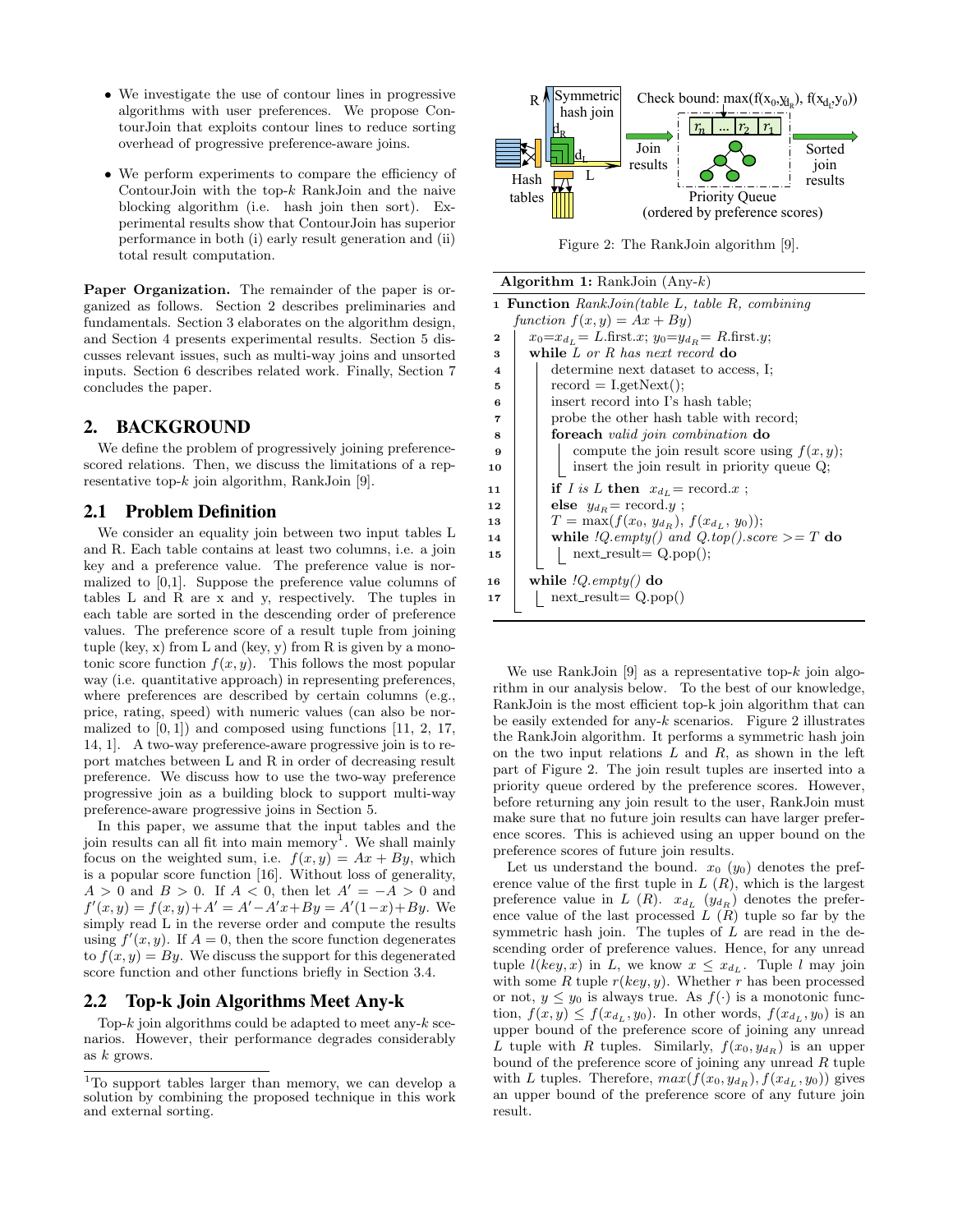|           |   | R         |
|-----------|---|-----------|
| key score |   | key score |
| 1.0       |   |           |
| 0.4       |   | 0.4       |
| $\rm 0.3$ | २ | $\rm 0.3$ |
|           |   |           |

Figure 3: An example for which RankJoin works poorly.

The original top- $k$  RankJoin keeps a priority queue of size  $k$ . It updates the priority queue until the last tuple in the queue has a preference score greater than or equal to the bound. At this moment, RankJoin has seen all join result tuples with preference scores larger than the bound. RankJoin returns the k tuples in the queue.

We extend RankJoin to support any  $k$  (cf., Algorithm 1) as follows. First, we do not restrict the size of the priority queue. A new result tuple does not replace a tuple in the queue. Second, we output the top-most tuple  $t$  of the priority queue whenever t's score  $\geq$  bound (Line 14 – Line 15).

However, the any- $k$  RankJoin has two main sources of inefficiency: sorting overhead and score bound.

Sorting overhead. A priority queue is used to sort the join result tuples. In any-k RankJoin, a large number of low-score result tuples stay in the priority queue. For  $n$ result tuples, the queue performs  $O(n \log(n))$  tuple comparison and swap operations. To make matters worse, the most efficient priority queues are implemented by heaps, which have poor CPU cache behaviors. Heap operations often incur random memory accesses, resulting in a large number of expensive CPU cache misses and TLB misses.

Score bound. The bound does not handle skewed score distributions well. Figure 3 shows an example. Suppose  $f(x, y) = x + y$ . Even if all tuples are processed, the bound is 1.2, which is still quite large. This is larger than the score of all but the first join result tuple. Thus, RankJoin can produce only one early result tuple. The rest will be output at the end of the join.

## 3. CONTOURJOIN

In this section, we introduce the idea of contour lines, a method for partitioning the result space of a join into score ranges. Based on this idea, we propose *ContourJoin*, a progressive preference-aware join algorithm, and describe four variants of it. Finally, we briefly discuss support for other score functions.

## 3.1 Contour Lines and Contour Bounds

Assuming that input tables are ordered on preference values, we divide the tuples into ranges based on the preference values. For example, in Figure 4, x-axis and y-axis represent the preference value space for each table. Table L and R are divided into  $p<sub>L</sub>$  and  $p<sub>R</sub>$  ranges, respectively. In each range  $L_i$  of table  $L, x \in \left(1 - \frac{i+1}{p_L}, 1 - \frac{i}{p_L}\right]$ . In each range  $R_i$  of table  $R, y \in \left(1 - \frac{j+1}{p_R}, 1 - \frac{j}{p_R}\right]$ . Note that  $p_L$  and  $p_R$ satisfy  $\frac{A}{p_L} = \frac{B}{p_R}$ , which ensures that L and R contribute to the final score equally. The diagonal lines in Figure 4, each delimiting a contoured area, are called contour lines. Final scores on a contour line are the same.

Features. Contour lines have the following features.

1. Input data which lie between any two successive lines generate join results with the same score range;



Figure 4: Contour lines.

2. As contour lines go forward (i.e. from bottom-left to top-right), the result score range that they cover decreases.

Essentially, a contour line determines the score bound (contour bound) between the two areas that it divides, which can be exploited to output join results with higher scores first. Unlike previous top- $k$  join algorithms where the threshold values have to be updated every time after reading an input record (in order to output early results), the contour bounds are constant, and not limited by the top-first preference values of the input data. Hence, by accessing the input tuples in the order of the contour lines, our proposed ContourJoin can avoid unnecessary caching of join matches and cluster results into buffers to reduce sorting overhead.

## 3.2 The ContourJoin Algorithm

The join operation can be viewed as the process of spanning the space of contour lines to get valid join combinations. An important observation is that, after spanning a line, parts of results can be output early. Algorithm 2 shows the generic framework for ContourJoin algorithm. The algorithm works as follows.

- 1. (Line 3) Compute parameter  $p_L$  and  $p_R$ .
- 2. (Line 4) Retrieve and process input data in a loop, following the contour lines (i.e. from the highest to the lowest score range).
- 3. (Line 5 Line 8) For each tuple that resides in the rectangle covered by the line, generate join combinations using a join strategy (cf., Sec. 3.3).
- 4. (Line 18) For each resulting join combination, compute the combined score using the score function  $f$ .
- 5. (Line 19 Line 20) Map each join result to a buffer based on its combined score. For example, in Figure 4  $Buf_0$  contains results with a score between 2.5 and 3.0. In this way, the algorithm avoids the sorting cost across buffers.
- 6. (Line  $21$  Line  $25$ ) If the lower bound of a buffer is larger than the contour bound (i.e. the bound of the current line), sort (if needed) and output the buffer. Join results over the following contour lines cannot have higher scores than the current contour bound.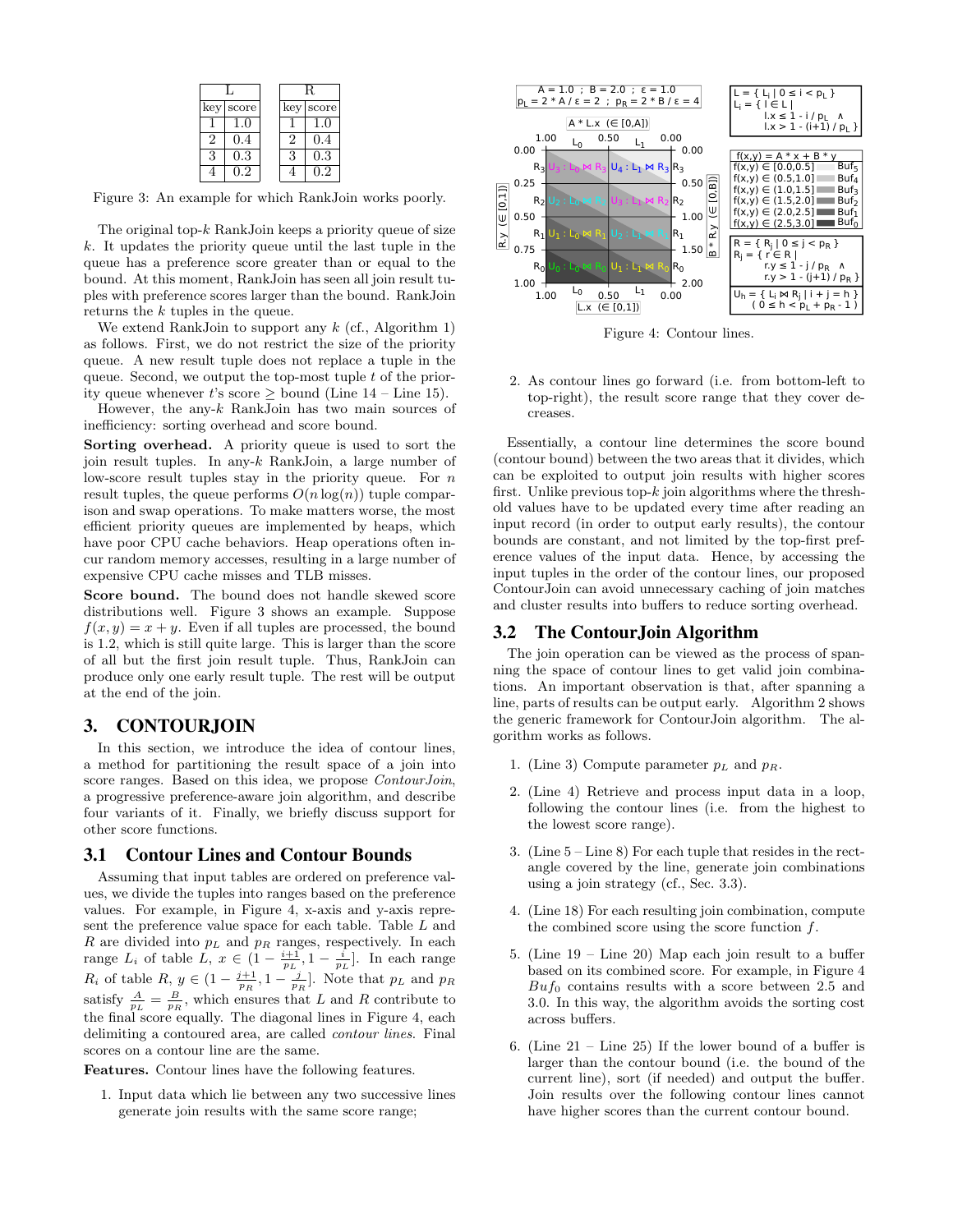Algorithm 2: ContourJoin Generic Framework

|    | <b>1 Function</b> ContourJoin(table L, table R, combining                                            |
|----|------------------------------------------------------------------------------------------------------|
|    | function $f(x, y) = Ax + By, \epsilon$                                                               |
| 2  | initialize a set of buffers;                                                                         |
| 3  | Divide2Ranges $(L, R, f, \epsilon)$ ;                                                                |
| 4  | while $(cur\_line\_id = getNextContourLine())$ and                                                   |
|    | $cur\_line_id$ <   contour lines  do                                                                 |
| 5  | $next_L = \text{L.getNextRange}$                                                                     |
| 6  | $next_R = R.getNextRange$ ;                                                                          |
| 7  | $\frac{1}{2}$ depends on join strategy $\frac{1}{2}$                                                 |
| 8  | $Join(next_L, next_R, f);$                                                                           |
| 9  | OutputBuffer(cur_line_id);                                                                           |
|    |                                                                                                      |
| 10 | <b>Function</b> $Divide2Rangestable$ L, table R, combining<br>function $f(x, y) = Ax + By, \epsilon$ |
|    | <b>if</b> relaxation is allowed <b>then</b>                                                          |
| 11 |                                                                                                      |
| 12 | calculate integer $p_L$ , $p_R$ :                                                                    |
| 13 | $\frac{A}{n_I} = \frac{B}{n_I}$ and $\frac{A}{n_I} \leq \frac{\epsilon}{2}$                          |
| 14 | else                                                                                                 |
| 15 | calculate integer $p_L$ , $p_R$ : $\frac{A}{p_L} = \frac{B}{p_B}$                                    |
| 16 | divide L and R into $p_L$ , $p_R$ ranges, respectively                                               |
| 17 | <b>Function</b> MapJoinResult(a join result $\langle l_i, r_j \rangle$ ,                             |
|    | combining function $f(x,y)$ =Ax+By)                                                                  |
| 18 | calculate score $s = f(l_i, r_i);$                                                                   |
| 19 | $\text{buf_id} = \text{getBuffD}(s)$ ;                                                               |
| 20 | push the result to buffer $[bu f_id]$ ;                                                              |
| 21 | Function OutputBuffer(contour line lid)                                                              |
| 22 | $buf\_id = getOutputBufID(id);$                                                                      |
| 23 | <b>if</b> relaxation is not allowed <b>then</b>                                                      |
| 24 | sort results in buffer $[bu f_id]$ ;                                                                 |
| 25 | output results in buffer $[buf\_id]$ ;                                                               |
|    |                                                                                                      |

Buffer Maintenance. ContourJoin exploits the features of contour lines to temporarily cache results into buffers. Join results that lie between any two successive contour lines are mapped to the same buffer. In this way, inter-buffer sorting is avoided. The algorithm can output early results in a buffer when the score range of the buffer is greater than or equal to the current contour line. The number of buffers to maintain and whether intra-buffer sorting is necessary depend on the specific join strategy (cf., Section 3.3.1) and relaxation policy (cf., Section 3.3.2).

## 3.3 Variants of ContourJoin

ContourJoin can be viewed as a generic framework for any-k join algorithms. For example, when  $p_L = p_R = 1$ , it becomes a blocking algorithm, i.e. join everything first and then sort; when  $p<sub>L</sub>$  and  $p<sub>R</sub>$  are large enough, it is similar to RankJoin, which takes a single tuple as an input. Furthermore, we can have an approximate version of the algorithm by adding an appropriate parameter. We discuss variants of the algorithm below.

#### *3.3.1 Join Strategy*

The order in which the points in the result space are checked has a great effect on the intermediate result size. The larger the intermediate result, the more buffers are required to cache results, and the more cache misses and TLB misses. Figure 5 presents two strategies and the join combi-

|                         | <b>Algorithm 3:</b> Join Inputs Follow Contour Lines                               |  |  |  |  |  |  |  |  |
|-------------------------|------------------------------------------------------------------------------------|--|--|--|--|--|--|--|--|
|                         | <b>1 Function</b> Join(partition next <sub>L</sub> , partition next <sub>R</sub> , |  |  |  |  |  |  |  |  |
|                         | combining function $f(x, y) = Ax + By$                                             |  |  |  |  |  |  |  |  |
| $\mathbf 2$             | for each $r \in next_L$ do                                                         |  |  |  |  |  |  |  |  |
| 3                       | insert $r$ into $L$ 's hash table;                                                 |  |  |  |  |  |  |  |  |
| $\overline{\mathbf{4}}$ | probe $R$ 's hash table to find join matches;                                      |  |  |  |  |  |  |  |  |
| 5                       | for each join match $\langle l_i, r_j \rangle$ do                                  |  |  |  |  |  |  |  |  |
| 6                       | MapJoinResult(< $l_i, r_j >, f$ );                                                 |  |  |  |  |  |  |  |  |
| $\overline{7}$          | for each $r \in next_B$ do                                                         |  |  |  |  |  |  |  |  |
| 8                       | insert r into R's hash table;                                                      |  |  |  |  |  |  |  |  |
| 9                       | probe $L$ 's hash table to find join matches;                                      |  |  |  |  |  |  |  |  |
| 10                      | for each join match $\langle l_i, r_j \rangle$ do                                  |  |  |  |  |  |  |  |  |
| 11                      | MapJoinResult(< $l_i, r_j >, f$ );                                                 |  |  |  |  |  |  |  |  |

| <b>Algorithm 4:</b> Both Join Inputs and Join Results |  |  |  |  |
|-------------------------------------------------------|--|--|--|--|
| Follow Contour Lines                                  |  |  |  |  |

|                         | <b>1 Function</b> $Join(partition next_L, partition next_R,$ |
|-------------------------|--------------------------------------------------------------|
|                         | combining function $f(x, y)$                                 |
| $\mathbf 2$             | if $next_L(next_R)$ is not null then                         |
| 3                       | cache $next_L(next_R);$                                      |
| $\overline{\mathbf{4}}$ | <b>for</b> each rectangle rect covered by the current        |
|                         | <i>contour line</i> do                                       |
| 5                       | Partition $l_i = rect.getPartitionFromL();$                  |
| 6                       | Partition $r_j = rect.getPartitionFromR();$                  |
| 7                       | compute join matches on $l_i$ and $r_j$ using                |
|                         | existing join methods (e.g., sort merge join,                |
|                         | hash join, $\dots$ ;                                         |
| 8                       | for each join match $\langle l_i, r_j \rangle$ do            |
| $\mathbf{Q}$            | MapJoinResult $(l_i, r_j >, f);$                             |
|                         |                                                              |

nations they produce.

The first join strategy (Figure 5a) ensures that join inputs follow contour lines. It spans the space of the Cartesian product of the input relations by exploiting symmetric hash join, which is a popular non-blocking join algorithm [4,] 7]. Algorithm 3 shows the join algorithm. At each invocation, it retrieves input data from the next range of both input relations, and computes valid join combinations on all tuples seen so far (Line  $2 -$ Line 11). The generated join results may lie in many contour areas. A maximum of |contour lines| + 1 (where |contour lines| =  $p_L + p_R - 1$ ) buffers are required for caching results. The total buffer size for the whole process is  $O(total\_results)$ .

On the other hand, the second strategy (Figure 5b) ensures that both join inputs and join results follow contour lines. It exploits contour lines' features to span the contour space. At each invocation, it follows the next contour line to retrieve input data and then computes join matches only on the data that lie in the rectangles covered by the line (Line 4 – Line 9 in Algorithm 4). New results lie in at most 2 adjacent contour areas, and results in the higher contour area can be output first. Therefore, at most 2 buffers are required for caching results. When join results are uniformly distributed in the result space, the size of the intermediate buffer for the whole process is  $O(\sqrt{total\_results}).$ 

#### *3.3.2 Relaxation of Output Order*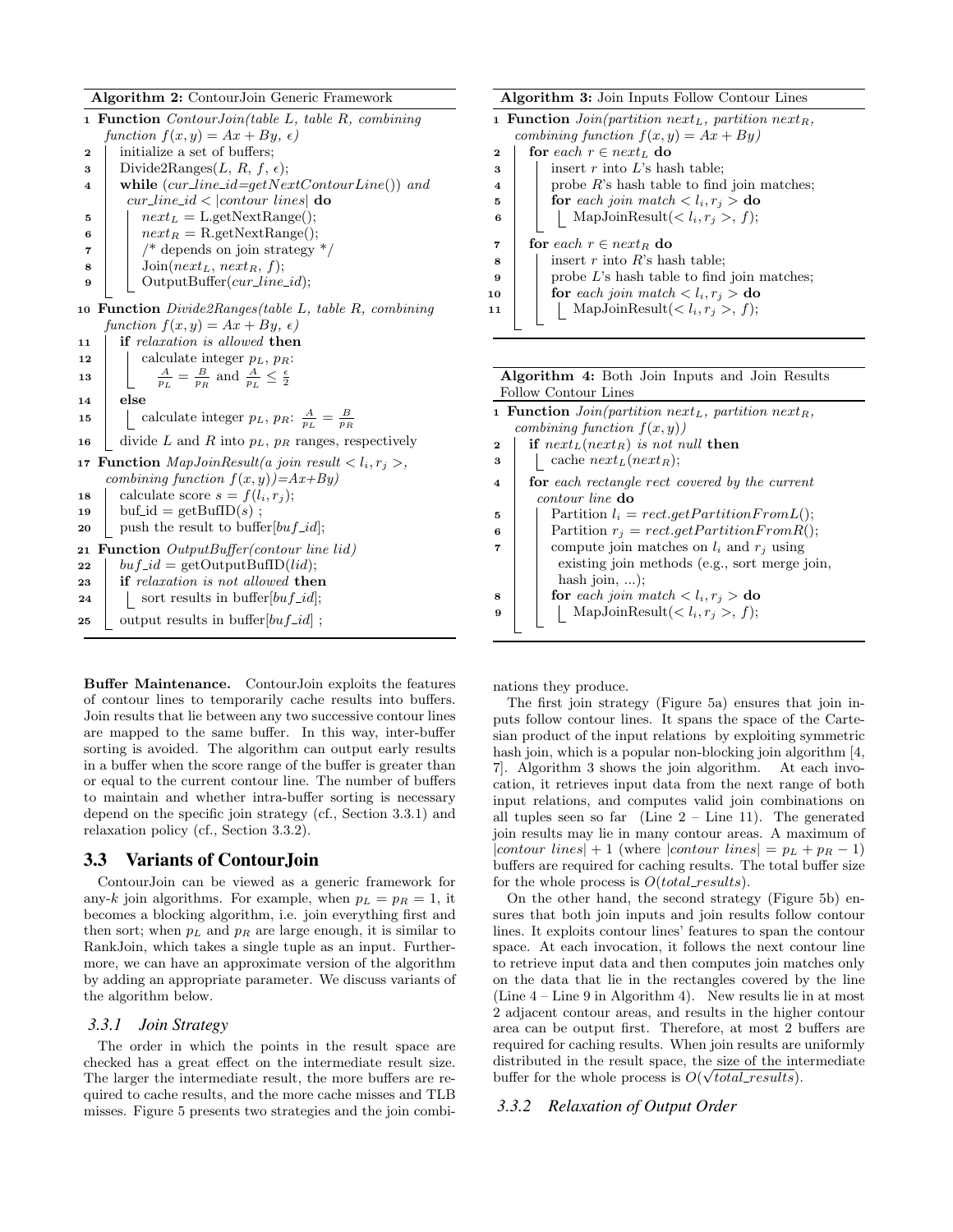Table 1: Notations.

| Notation                                                                                                                                    | Description                                                                                                                                                                                                                                                                                                                                                                         | Notation                                                                                  | Description                                                                                                                                                   |
|---------------------------------------------------------------------------------------------------------------------------------------------|-------------------------------------------------------------------------------------------------------------------------------------------------------------------------------------------------------------------------------------------------------------------------------------------------------------------------------------------------------------------------------------|-------------------------------------------------------------------------------------------|---------------------------------------------------------------------------------------------------------------------------------------------------------------|
| $upper(RRec_{(i,j)})$<br>$lower(RRec_{(i,j)})$<br>$\beta_1, \beta_2, \beta_3$<br>$RRec_{(i,j)}$<br>$\alpha$<br>$upper(U_k)$<br>$lower(U_k)$ | upper-bound value of output results for $L_i \bowtie R_j$<br>lower-bound value of output results for $L_i \bowtie R_j$<br>coefficient (build, probe, sort cost per tuple)<br>number of output results for $L_i \bowtie R_j$<br>coefficient $(1/0$ for precise/relaxed Contour Join)<br>upper-bound value of output results in $U_k$<br>lower-bound value of output results in $U_k$ | $n_L, n_R, n_Q$<br>$c_{compute}$<br>$\left  R \right $<br>$c_{join}$<br>$c_{sort}$<br>۱L۱ | number of $L, R$ , output records<br>computation time<br>join selectivity<br>number of inputs in total<br>join time<br>sort time<br>number of inputs in total |



(b) Both join inputs and join results follow contour line Figure 5: ContourJoin algorithms.

In real-world applications there are cases where the exact output order of the results based on preference might not matter so much for the user. Therefore, we can relax the sorting precision by allowing a small error in the order of tuples with very similar scores.

Definition 1 (Relaxation of Order). For any two tuples  $t_i, t_j$ , if  $|t_i$ .score  $-t_j$ .score $|\leq \epsilon$ , then  $t_i$  and  $t_j$  are regarded as in order.

If we ensure that the absolute difference between any two successive contour lines, i.e. the maximum absolute difference of any two results within a buffer, is not greater than  $\epsilon$ , then there is no need to sort the buffers that cache the results (Line 23 – Line 25 in Algorithm 2).

#### *3.3.3 Number of Partitions*

The number of partitions, and consequently the interval of contour lines, is determined by  $p<sub>L</sub>$  and  $p<sub>R</sub>$ . We consider three goals for choosing  $p<sub>L</sub>$  and  $p<sub>R</sub>$ : (i) satisfy the properties of the contour lines so that partitions contribute to the final score equally; (ii) output early high-score results within  $t_{first}$  (e.g.,  $t_{first}$ =0.5s [18]) to offer a more interactive user experience; (iii) take the relaxation of order into consideration to avoid sorting.

Goal (i) is achieved by satisfying  $\frac{A}{p_L} = \frac{B}{p_R} = \rho$ . We proceed with finding the value of  $\rho$  that satisfies the other two goals.

Goal (ii) requires computing the first contour space within  $t_{first}$ , that is,  $c_{compute} \leq t_{first}$ . We have to estimate the input data sizes  $n<sub>L</sub>$ ,  $n<sub>R</sub>$  and the output result size  $n<sub>O</sub>$  of the first contour space. For simplicity, we assume that both join keys and scores are uniformly distributed (if not,  $n_L, n_R, n_Q$ ) can be sampled). Table 1 lists notations used in this paper.

Theorem 1. If join keys and scores are uniformly distributed, and ρ satisfies that  $\frac{\beta_1\rho|L|}{A} + \frac{\beta_2\rho|R|}{B} + \alpha\beta_3\frac{\gamma\rho^2|L||R|}{AB}log(\frac{\gamma\rho^2|L||R|}{AB}) \leq t_{first},$ 

then goal (ii) is achieved.

PROOF. Since scores are uniformly distributed, we have  $n_L = \frac{|L|}{p_L} = \frac{\rho |L|}{A}$  and  $n_R = \frac{|R|}{p_R} = \frac{\rho |R|}{B}$ . Since join keys are uniformly distributed, we have  $n_O = \gamma n_L n_R = \frac{\gamma \rho^2 |L||R|}{AB}$ .  $c_{compute} = c_{join} + \alpha c_{sort} \leq t_{first}$  $\Rightarrow \beta_1 n_L + \beta_2 n_R + \alpha \beta_3 n_O log n_O \leq t_{first}$  $\Rightarrow \tfrac{\beta_1\rho|L|}{A} + \tfrac{\beta_2\rho|R|}{B} + \alpha\beta_3\tfrac{\gamma\rho^2|L||R|}{AB}log(\tfrac{\gamma\rho^2|L||R|}{AB}) \leq t_{first}.$ 

Goal (iii) is achieved by ensuring that  $(1)$  the score difference between any two results which reside in the bottom-left rectangle (i.e.  $L_0$ ,  $R_0$ ) is not greater than  $\epsilon$  (Equation 1) and (2) the score difference between any two results which reside in the area between any two successive lines is not greater than  $\epsilon$  (Equation 2).

$$
upper(RRec_{(0,0)}) - lower(RRec_{(0,0)}) \le \epsilon \tag{1}
$$

$$
upper(U_i) - lower(U_i) \le \epsilon
$$
\n<sup>(2)</sup>

**Theorem** 2. If  $\rho \leq \frac{\epsilon}{2}$ , then goal (iii) is achieved.

PROOF.  $upper(RRec_{(i,j)}) - lower(RRec_{(i,j)}) = 2\rho \leq \epsilon$ , so Equation 1 is satisfied.

 $upper(U_k) - lower(U_k)$ 

 $= max(upper(RRec_{i,k-i})) - min(lower(RRec_{i,k-i}))$  $=(A+B-k\rho)-(A+B-(k+2)\rho)=2\rho\leq\epsilon$ , so Equation 2 is satisfied.  $\square$ 

#### *3.3.4 Four Variants*

Based on the aforementioned parameters and design choices, we implement four variants of ContourJoin, as shown in Table 2. We evaluate the performance of all variants in Section 4.

## 3.4 Supporting Other Combining Functions

For a combining score function, we can compute the shape of its contour lines, then employ ContourJoin.

 $f(x,y)=By.$  When  $A = 0$ ,  $f(x,y) = Ax + By$  degenerates to  $f(x, y) = By$ . The contour lines are determined only by R tuples, and are horizontal lines. Then ContourJoin essentially performs a simple hash join. It first builds the hash table on  $L$ , then probes the hash table for R tuples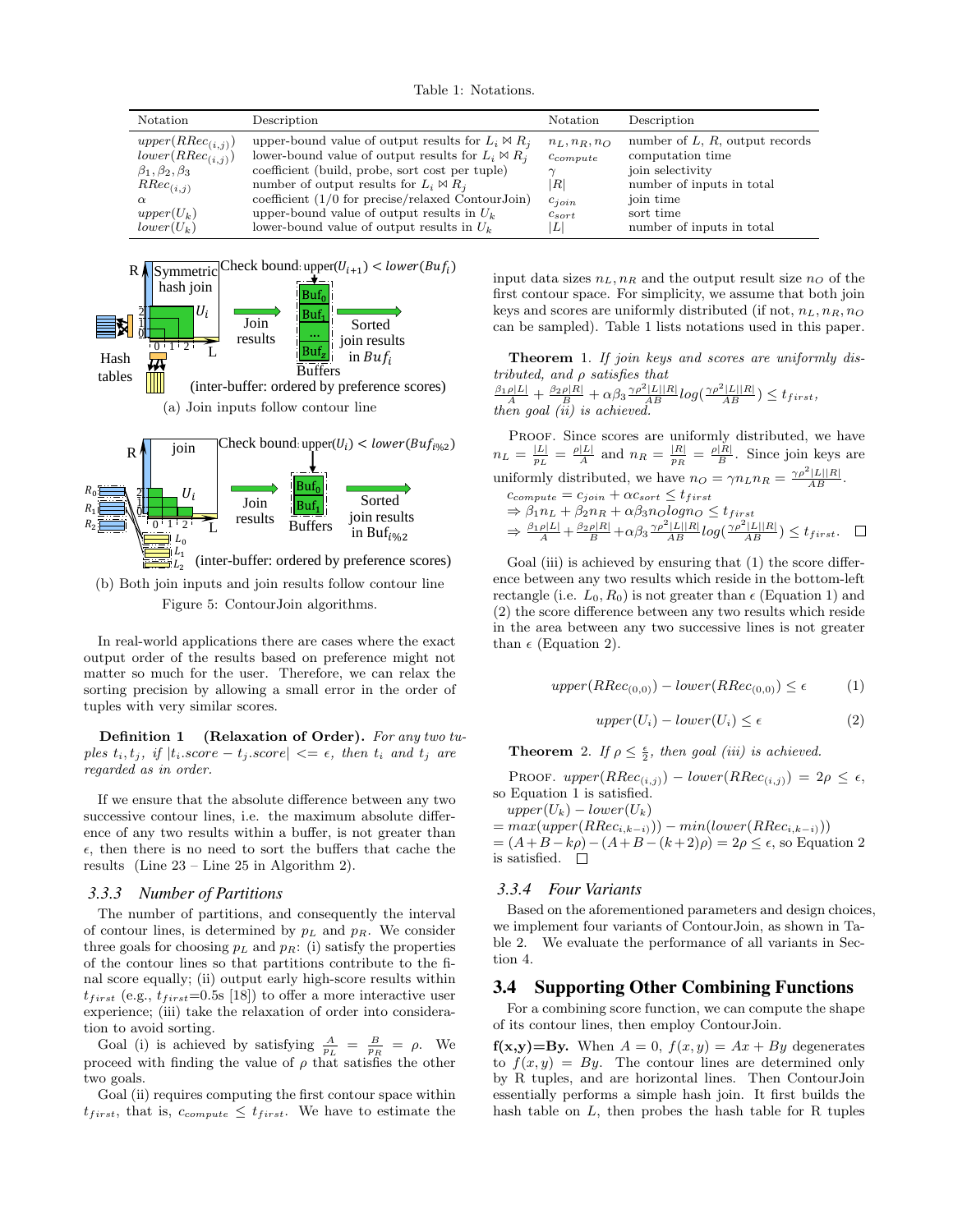|          | Table 2: Four Variants of Contour Join (CJ). |                    |
|----------|----------------------------------------------|--------------------|
| Iarionic | Follow Contour Lines                         | $R_{\text{clock}}$ |

| Variants           | Follow Contour Lines | Relaxation                 |  |
|--------------------|----------------------|----------------------------|--|
|                    |                      | Join Inputs   Join Results |  |
| CJpI               |                      |                            |  |
| CJpB               |                      |                            |  |
| CJrI               |                      |                            |  |
| $C_{\cdot}$ Ir $B$ |                      |                            |  |

p: precise, r: relaxed, I: Inputs, B: Both inputs and results



Figure 6: Contour lines of other functions (Rectangles filled with the same color are covered by the same contour line).

with decreasing preference values, progressively generating join results.

Min(x,y). The contour lines of  $min(x, y)$  are " $\neg$ " shaped (Figure 6a) . In this case, contour lines correspond to space covered by the symmetric hash join. We can apply strategy (a) of ContourJoin to generate early results progressively.

Max(x,y). The contour lines of  $max(x, y)$  are " $\mathsf{L}$ " shaped (Figure 6b) . Unfortunately, all input tuples from both tables may contribute to join results with the maximal scores. Hence, all input tuples must be processed before generating any output results. Neither ContourJoin nor other top-k join algorithms can output progressive results for function  $max(x, y)$ .

# 4. EXPERIMENTAL EVALUATION

In this section, we evaluate the performance of Contour-Join. We would like to answer the following questions:

- How does ContourJoin compare to the fastest blocking algorithm and the efficient top- $k$  rank join algorithm?
- How effective are our proposed algorithm optimization techniques (i.e. join strategy, relaxation)?

# 4.1 Experimental Setup

Machine Configuration. The experiments are performed on a machine equipped with one Intel Core i7-4770 CPU @ 3.40 GHz (8 MB cache) and 32 GB memory, running 64-bit Ubuntu 16.04 LTS with 4.15.0-62-generic Linux kernel.

**Algorithms.** We implement all algorithms in  $C++$  using the same data structures for the same functionality and compile them using the GNU C++ compiler with optimization option -O3. Input data is loaded into memory and IO costs are ignored. Output results are cached in memory.

We compare ContourJoin with two baselines: (1) Join-Sort (JS), a baseline for total result computation. It computes the full results using hash join<sup>2</sup>, then sorts all results. (2) any-k RankJoin (RJ) (cf. Section 2.2), a baseline for early result generation. As for ContourJoin, CJpI and CJrI are implemented using symmetric hash join, and CJpB and

 $CJrB$  are implemented using sort merge join<sup>3</sup> on individual partitions.

Datasets. We generate data based on two TPC-H tables, i.e. Lineitem and Partsupp. In Lineitem (Partsupp), we use l partsupp and l suppkey (ps partsupp and ps suppkey) as a composite key to generate the key column, and L discount (ps availqty) to generate the preference column. Each generated tuple consists of a 32-bit integer key and a normalized decimal preference value (a.k.a score) in [0, 1].

We generate three datasets based on the two base TPC-H tables. For datasets  $1$ , we fix the input table sizes while varying the output result size by a factor of  $m_1$ , where scale factor  $m_1=1, 4, 16$ , or 64. For datasets  $\sharp 2$ , we fix the output result size while varying the input table sizes by a factor of  $m_2$ , where scale factor  $m_2=1, 4, 16$ , or 64. For datasets 3, we vary both the input sizes and the output result size by a factor of  $m_3$ , where scale factor  $m_3=1, 4, 16$ , or 64. Details of data generation and statistics are presented in Appendix A.

The larger the input size, the higher the join cost. The larger the output size, the higher the sort cost. Therefore, using datasets<sup> $\sharp$ 1, we can observe increasing sort overhead</sup> as  $m_1$  increases. Using datasets  $\sharp 2$ , we can observe increasing join overhead as  $m_2$  increases. Datasets 3 is between datasets<sup> $\sharp$ 1</sup> and datasets $\sharp$ 2, both join overhead and sort overhead increase as  $m_3$  increases.

We run all experiments and report the results for scale factors 1 and 64 (the cases for scale factors 4 and 16 show similar trends).

Query. The query in the experiments is as follows. It performs an equality join on Lineitem and Partsupp. A score function is computed on the join result to obtain a combined score. The join results are ordered by the combined scores. The query is progressively computed except for the blocking JoinSort algorithm, which produces all results at the end of the query processing.

```
select L.key, f(L.score, PS.score) as score
from Lineitem as L, Partsupp as PS
where L \text{.} key = PS \text{.} keyorder by score desc
any k
```
Parameters. In our experiments, the combining score function is  $f(x, y) = Ax + By$ . We consider two cases:  $A = B = 1$ (by default) and  $A = 10, B = 1$ . For  $A = B = 1$ , we set  $p_L=200$  and  $p_R=200$ . For  $A=10, B=1$ , we set  $p_L=2000$ and  $p_R=200$ . We set the relaxation error  $\epsilon=0.01$  for the relaxed ContourJoin algorithms, i.e. CJrI and CJrB.

# 4.2 Experimental Results

## *4.2.1 Overall Performance*

Figure 7 presents the progress of preference-aware join computation on various datasets over time, while varying scale factors. In the figure, x-axis is the elapsed time and y-axis shows the ratio between the number of results produced so far and the total number of results. We report the generated number of results every 0.1 s. Note that JoinSort is a blocking algorithm. It generates all results at the end of the computation.

 $2$ We build the hash table on the smaller table.

<sup>&</sup>lt;sup>3</sup>We find that sort merge join is more efficient than hash join for Strategy (B) because hash join incurs large amount of TLB misses, especially when  $p<sub>L</sub>$  or  $p<sub>R</sub>$  grows.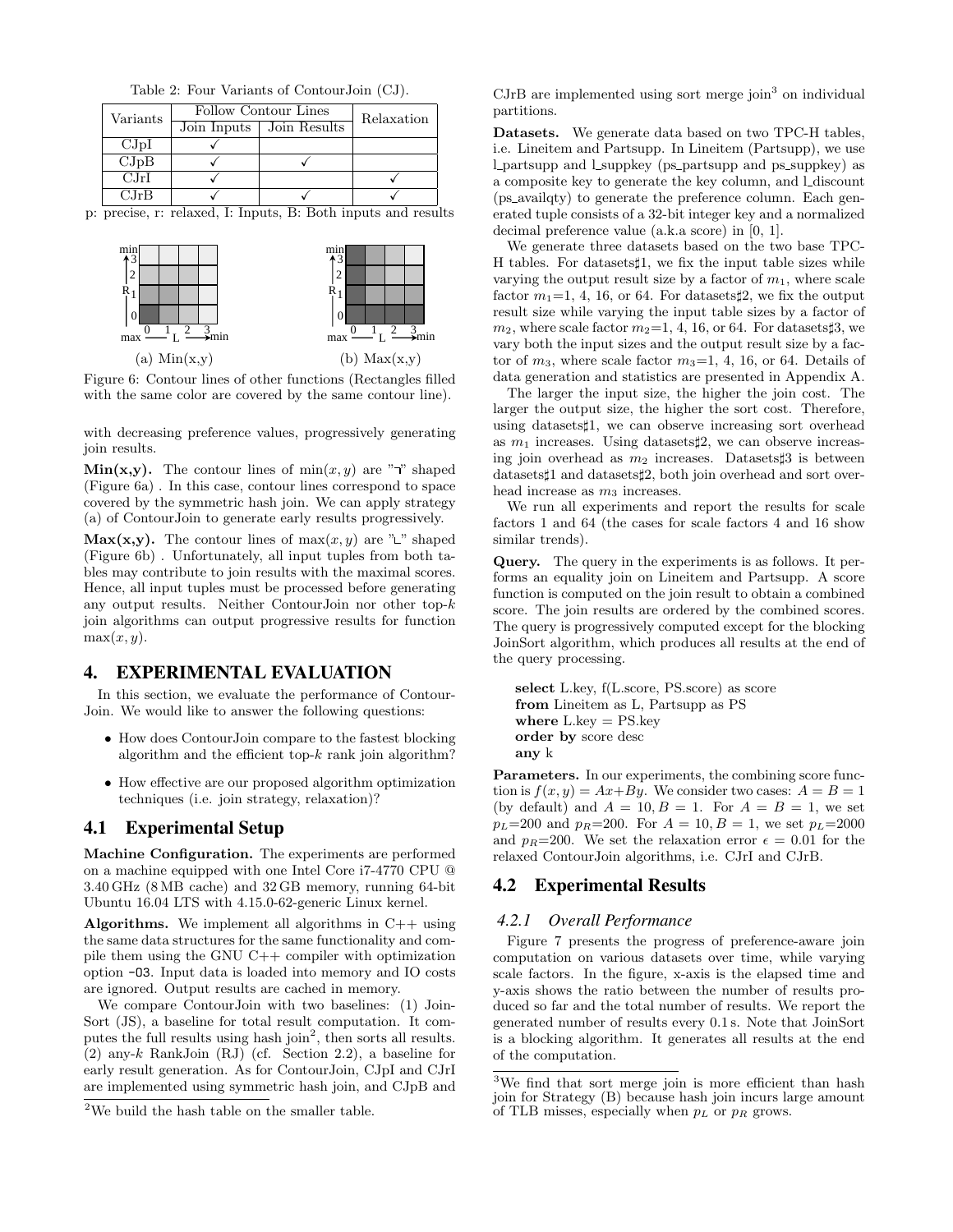

Figure 7: Fraction of result records produced over time for various datasets varying scale factors.

From Figure 7, we see that the best ContourJoin significantly outperforms RankJoin for computing both early results and full results. More precisely, compared to RankJoin, the best precise ContourJoin achieves 1.0x–7.0x (1.4x–7.7x) improvements for obtaining the top 1% (10%) early results, and 1.4x–10.6x improvements for computing full results. Relaxation further improves performance. The best relaxed ContourJoin achieves 1.0x–14.0x (1.4x–50.8x) improvements for obtaining the top  $1\%$  (10%) early results, and  $1.4x-39.4x$ improvements for computing full results. Moreover, compared to JoinSort, the best ContourJoin obtains comparable or better performance for computing full results. The ratio between the execution time of JoinSort to that of the best ContourJoin is between 0.3 and 9.0.

ContourJoin achieves good performance for the following main reasons. First, ContourJoin exploits contour lines to avoid inter-buffer result sorting. Figure 8 shows the execution time breakdowns for all the experiments in Figure 7. For an experiment, the height of the corresponding bar indicates the total time for computing full results. The bar is broken down into two parts. The lower part shows the time spend in sorting results and the upper part shows the time taken by the join operation. From the figure, we see that compared to RankJoin and JoinSort, the best precise ContourJoin reduces sorting time by 8.2x–19.1x and 1.4x–2.1x, respectively. Second, relaxed ContourJoins further avoid result sorting within individual buffers by using the relaxation policy, leading to zero sort times, as shown in Figure 8. Third, the join times of the best ContourJoin are comparable

to that of JoinSort. Finally, the second ContourJoin strategy (i.e. CJpB and CJrB), where both join inputs and join results follow contour lines, use up to two buffers, thereby significantly reducing the intermediate result sizes, as shown in Figure 9.

In the following subsections, we study the performance impact of different scale factors, different datasets, and different combining score parameters to better understand the behavior of ContourJoin.

#### *4.2.2 Base Case: Scale Factor=1, f(x,y)=x+y*

When the scale factor (i.e.  $m_1, m_2$ , and  $m_3$ ) is 1, all three datasets are the same. From Figures  $7(a)$  and  $8(a)$ , we see that the best ContourJoins (i.e. CJrB and CJpB) produce both early results and full results significantly faster than RankJoin. Note that the RankJoin curve in Figures 7(a) does not show the full execution of RankJoin. The total execution time of RankJoin can be seen in Figure 8(a).

On the other hand, we see that ContourJoin is slower than JoinSort for generating full results. From Figure 8(a), we see that ContourJoin spends longer time in performing the join operation. The two input tables, i.e. Lineitem and Partsupp, have very different sizes. There are about 6 million records in the Lineitem table, but only 800 thousand in the Partsupp table. JoinSort builds a hash table on the smaller input table, Partsupp, and probes the hash table using each Lineitem record. In contrast, CJpI and CJrI are based on symmetric hash join, which builds and probes a second hash table on the much larger Lineitem table. This increases the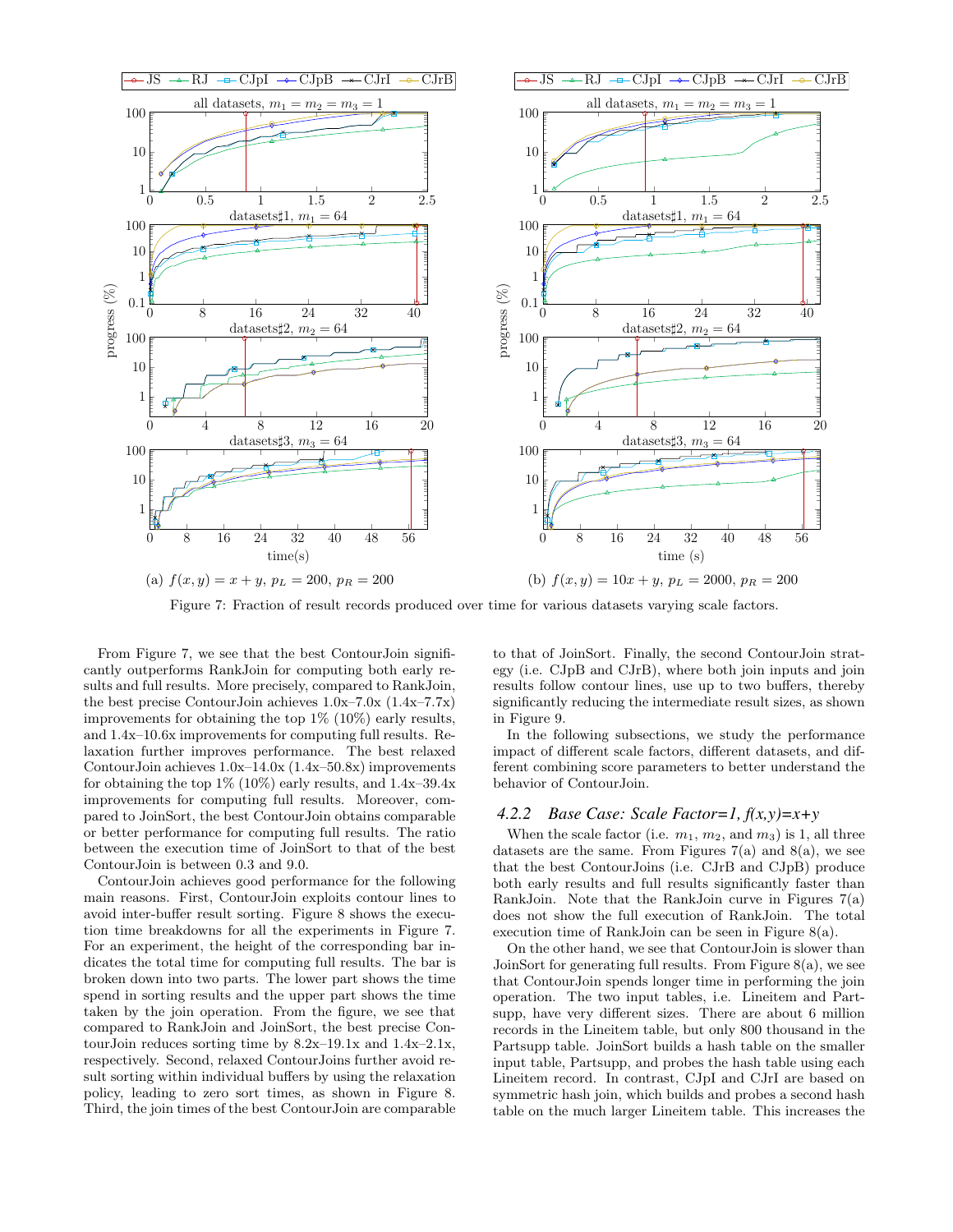

Figure 8: Execution Time Breakdown: Total  $=$  Sort  $+$  Join.

join times significantly. CJpB and CJrB compute joins for individual rectangles. Consider a contour range  $L_i$ . It has to be joined with each of the  $p_R$  contour ranges in R. Therefore,  $L$  records are processed  $p_R$  times for finding matches in individual rectangles. Similarly,  $R$  records are processed  $p<sub>L</sub>$ times. We employ sort merge joins to sort each range once and then use efficient merging to find matches for individual rectangles. However, even with this optimization, the join overhead is larger than that in JoinSort.

#### *4.2.3 Effect of Increasing Scale Factor*

In this section, we study how algorithms perform when scale factor increases. We consider combing score function  $f(x, y) = x + y$  here, and discuss effect of different combing score function in Section 4.2.4.

Datasets<sup>1</sup>1: increasing result sorting time. As scale factor  $m_1$  increases from 1 to 64, the input size is not changed, but the output size increases by 64x. This results in increasing sorting time. From Figures  $8(a)$ , we see that in RankJoin, the result sorting time increases by 91.2x but the joint time increases by only 6.5x. RankJoin uses heapbased structure for the priority queue, which sees significantly higher cost with increasing result records. Similarly, in JoinSort, the result sorting time increases by 67.2x as the output size increases. In ContourJoin, the result sorting (join) time of the best precise ContourJoin increases by 56.5x (2.3x), and the sort time of the best relaxed ContourJoin is 0. Precise ContourJoin removes inter-buffer result sorting, and intra-buffer result sorting is further removed by relaxation. To sum up, as the output result size increases, ContourJoin sees the smallest performance impact, and therefore ContourJoin's performance advantage for computing early results and full results becomes larger compared to RankJoin and JoinSort.

Datasets<sup> $\sharp$ 2: increasing join time. As  $m_2$  increases from</sup> 1 to 64, the output size is unchanged but the input size increases by 64x. This results in increasing join time. From Figures 8(a), we see that the join times of RankJoin and JoinSort increase by 15.3x and 14.9x, respectively. The join times of CJpI and CJrI increase by 10.1x and 9.1x, respectively. Therefore, the performance comparison of CJpI/CJrI with RankJoin and JoinSort for  $m_2=64$  is similar to that in the base case. However, the join times of CJpB and CJrB show more drastic 52.6x and 65.1x increases. This is because their join strategy computes matches for individual rectangles in the result space. Every input record is matched multiple times with different contour ranges in the other table. As a result, CJpI and CJrI become the best precise and relaxed ContourJoin algorithms when the input size increases.

Datasets#3: increasing join and result sorting time. As  $m_3$  increases from 1 to 64, both the input size and the output size increase by 64x. This results in increasing join and sort time. From Figures  $8(a)$ , we see that the join (result sorting) times of RankJoin and JoinSort increase by  $22.7x$  (65.8x) and  $90.4x$  (42.2x), respectively. Interestingly, the change in JoinSort's join time is much more drastic compared to RankJoin. JoinSort builds a hash table on the smaller Partsupp table and probes the hash table with records in Lineitem table. As  $m_3$  increases, the number of records in Partsupp increases by  $m_3$  times but the number of unique keys is kept the same. As a result, the number of records per join key increases by  $m_3$  times. All  $m<sub>3</sub>$  records with the same join key now goes into the same hash bucket. This makes the hash table probing less efficient. On the other hand, RankJoin employs symmetric hash join, which builds and probes hash tables on both Partsupp and Lineitem. As  $m_3$  increases, the number of duplicate records per unqiue join key does not change in Lineitem table. Therefore, the efficiency of accessing the hash table on Lineitem is roughly the same, while accessing the hash table on Partsupp becomes less efficient. The combined effect gives a more mild impact on the join time for RankJoin. As for ContourJoin, the join (result sorting) times of CJpI and CJpB increase by  $19.3x$  (60.1x) and  $53.2x$  (53.6x), respectively. The join times of CJrI and CJrB increase by 18.0x and 65.9x, respectively; their sorting times are 0. CJpB and CJrB have larger increased join times because of the join strategy, as analyzed in the case of datasets $\sharp 2$ .

Summary. For full computation performance, we see that the join algorithms see increasing join times as the input size increases, and they see increasing result sorting times as the output size increases. For early result generation performance, we see from Figure  $7(a)$  that the input size has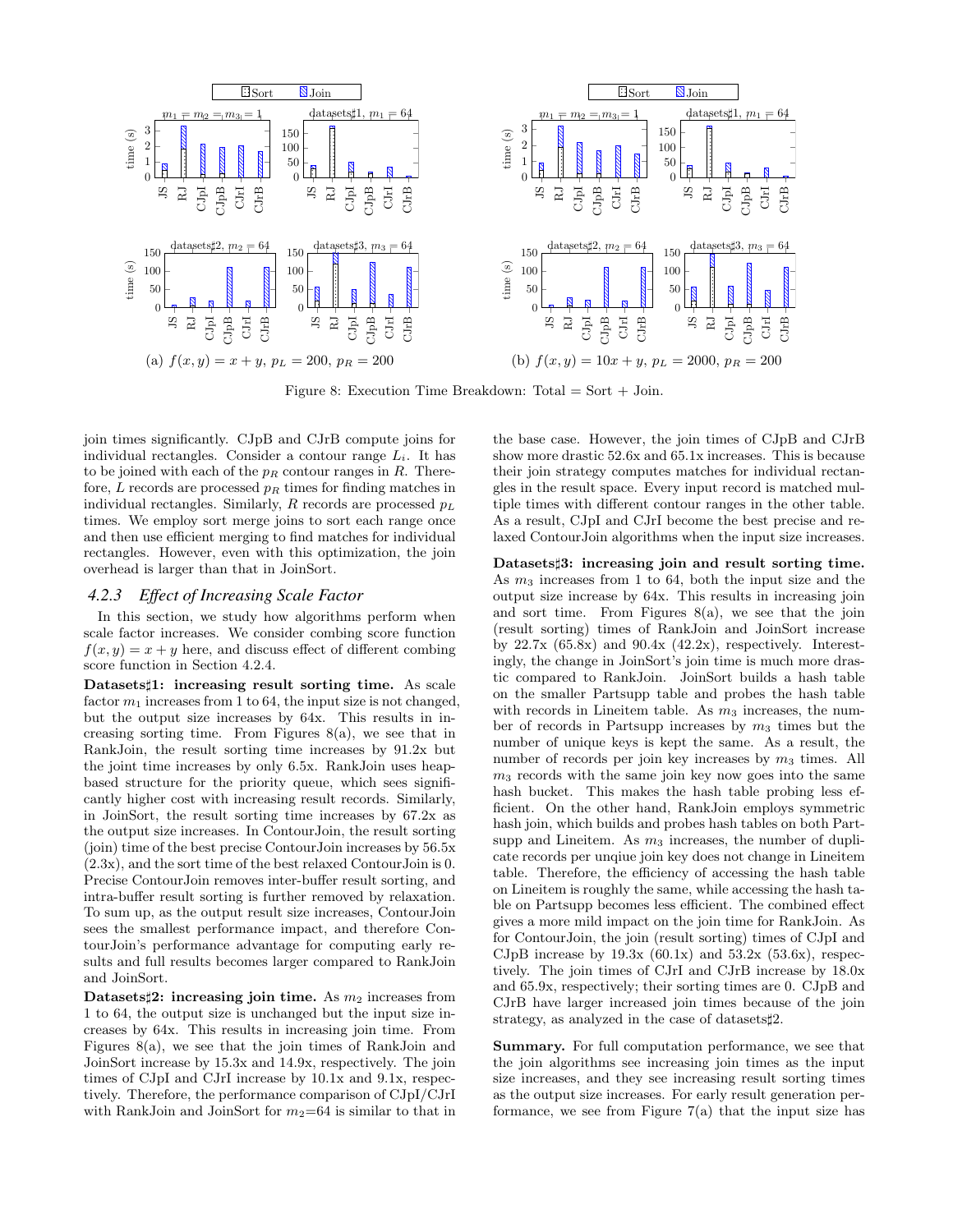

Figure 9: Maximum intermediate result size.

larger impact on the performance for generating top 1% results than the output size for ContourJoin. If we fix the output size and vary the input size (e.g., increasing  $m_2$  from 1 to 64 in datasets  $\sharp 2$ ), the times to generate top 1% results increase by 12.5–40.0x for ContourJoin algorithms. In contrast, if we fix the input size and vary the output size (e.g., increasing  $m_1$  from 1 to 64 in datasets 1), the times to generate top 1% results increase modestly by 1–3x for ContourJoin algorithms. We can also compare the case of datasets $\sharp 2$  m<sub>2</sub>=64 and the case of datasets $\sharp 3$  m<sub>3</sub>=64. The two cases also have the same input size but different output sizes. The times to generate top 1% results differ by only 0.9–1.2x for the two cases.

#### *4.2.4 Effect of Different Function Parameters*

We study how algorithms perform when the parameters of the combining score function  $f(x, y) = Ax + By$  change. As A increases from 1 to 10, the join time and result sorting time do not have large changes, as shown in Figure 8. For example, for JoinSort, the change in the score function does not impact the behavior of the join and the sorting in the algorithm. Therefore, its performance does not vary significantly for different function parameters. We focus our discussion on early result generation below.

For RankJoin, as A increases, the contributions of preference values from the two tables to the combined score become less balanced, resulting in more skewed result score distribution. Due to the limitation of RankJoin's score bound, more results with low preference are generated early and cached, and the maximum intermediate result size increases. This explains why RankJoin has worse early result performance when A is larger, as shown in Figure 7. For example, it can produce  $23\%$  fewer early results for datasets  $\sharp 2$  and 13% fewer early results for datasets]3 within the same given time when scale factor is 64.

For ContourJoin, as A increases from 1 to 10, the number of input partitions (i.e.  $p_L$ ) increases by 10x and there are more contour lines. Each contour line tends to cover less input data, and each buffer tends to hold fewer results. As the buffers become finer-grain, fewer intermediate results are cached (see Figure 9) and more results are output early. Therefore, ContourJoin has better early result performance when A increases (e.g.,  $5\% - 14\%$  improvements when scale factor is 64 in all datasets), as shown in Figure 7.

# 5. DISCUSSION

Multi-way Join. We mainly study two-way preferenceaware progressive joins. Our proposed ContourJoin algorithms can be applied to support multi-way preference-aware progressive joins. For a multi-way preference-aware progressive join, we assume that the input tables  $A_1, A_2, ..., A_m$ are all sorted according to the descending order of their preference values. The preference score of a join result tuple is given by a linear score combining function  $f(x_1, x_2, ..., x_m) =$  $a_1x_1+a_2x_2+\cdots+a_mx_m$ . A multi-way join can be computed as a tree of two-way join operations. Therefore, we would like to compute the multi-way preference-aware progressive join as a tree of two-way preference-aware progressive joins. To achieve this, we can break down the m-variable linear function  $f(.)$  into a set of two-variable functions that correspond to each two-way join in the tree. Then, we employ precise ContourJoins for all but the final two-way join at the root of the tree. A precise ContourJoin will generate results in the descending preference order. Hence, the join results of a child precise ContourJoin operator can be used as input to a parent ContourJoin operator. For the final join at the root, we can employ either a relaxed or precise ContourJoin depending on whether the relaxed output order is sufficient.

Unsorted Input. In this work, we follow previous top- $k$ studies, including TA  $[5]$ ,  $J^*$   $[15]$ , and RankJoin  $[9]$ , to assume sorted inputs. This assumption is needed so that the first join result can be generated without reading all the input tables. If inputs are unsorted according to the preference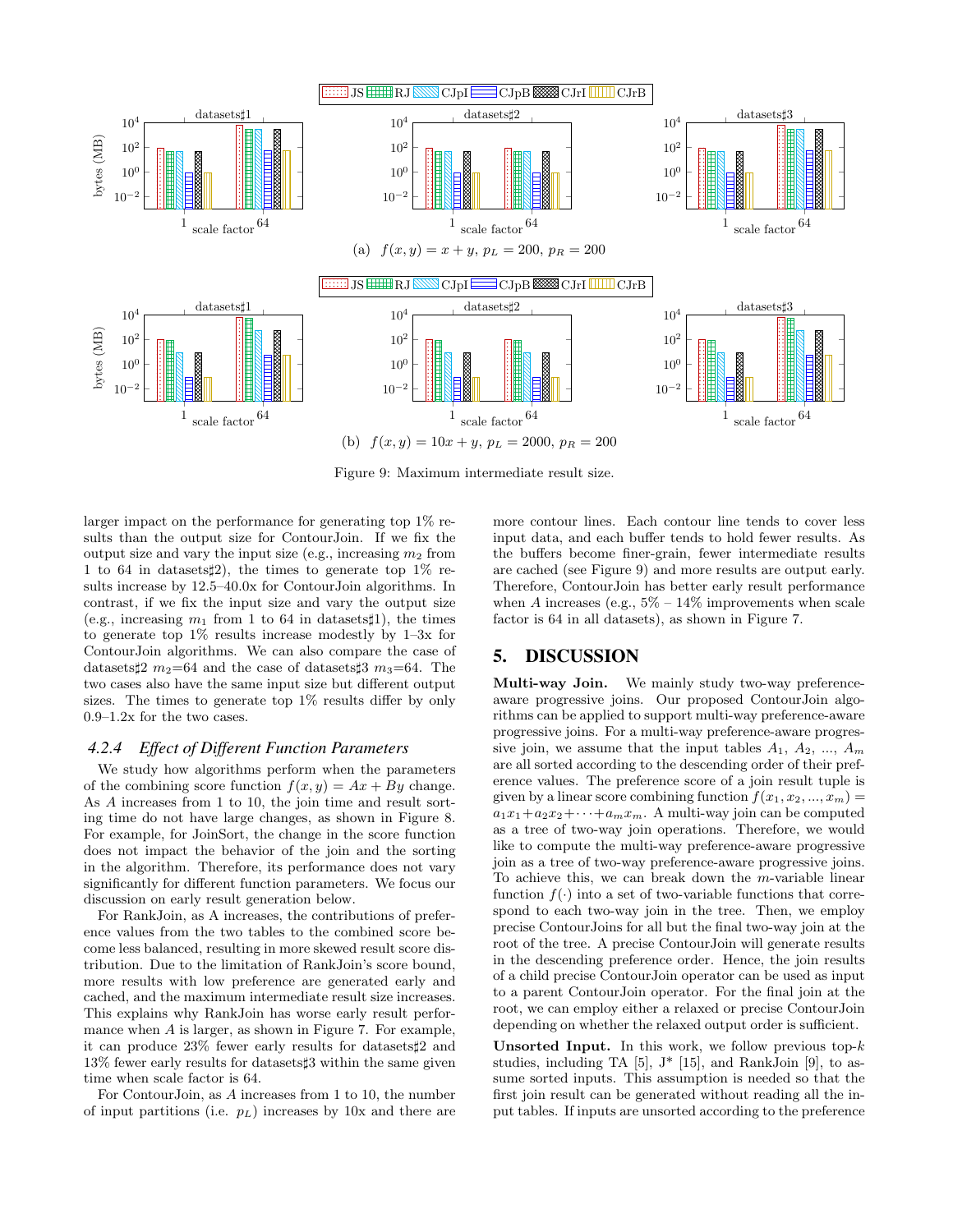values, we have to first sort the inputs on the fly, then apply preference-aware progressive join algorithms. However, the cost of input sorting can substantially limit the capability of displaying early results fast. It is interesting to design auxiliary data structures and optimize the input sorting process. We leave a detailed study on unsorted inputs as future work.

## 6. RELATED WORK

Progressive Paradigms. There are several progressive paradigms. The first representative application is online aggregation [7, 13]. It reports approximate answers with quality guarantee (usually in the form of confidence intervals), accuracy is improved as more time is spent, but it can only report aggregation results. The second paradigm [6, 3] reports approximate answers, but it will return final precise results as long as it takes enough time. The third paradigm [21] always returns precise results progressively, more results are generated as time goes by. ContourJoin follows the third paradigm.

Top-k and Any-k Algorithms. Fagin's threshold algorithm (TA) [5] is one of the best-known top-k approaches. However, it solves top-k selection problem [10], which is not a general case of join. Unlike top- $k$  selection, top- $k$  join querie [9, 19, 10] solves more general join problem. It assumes each record in a table has a score, and reports only  $k$ (k is known apriori) join results with top-ranked scores. Related literature has three common points. First, input tables are sorted by scores. If not, this can be handled in preprocessing step. Second, they store only  $k$  results with highest score, at any time of computing, any subsequent results with lower score are pruned, and those with higher scores replace earlier results. Finally, they often derive a score bound on future join results for fast pruning results with low scores. They achieve good performance when the number of topranked tuples that have to be accessed is quite small. One of the best top- $k$  join algorithm is RankJoin [9]. There are some work [22] that performs better than RankJoin. However, they treat join as a path query in a graph. They assumes that the join relationship between records in different tables are already known and can be represented as a graph (a.k.a join graph). In the paper, we focus on the general join case without knowing  $k$  apriori, results are progressively generated. We propose a novel bound-based technique and compare with RankJoin. To the best of our knowledge, RankJoin is the most efficient top-k join algorithm that can be easily extended for the problem. Previous any- $k$  join [21] shares the same problem as our study. However, it is based on a join graph.

Exploiting Hyperplanes for Query Processing. Khan et al. [12] propose Planar index for fast pruning d-dimensional data points for scalar product queries with  $f(x_1, ..., x_n) =$  $\sum_{i=1}^{n} a_i x_i \leq b$ , without actually computing the scalar product. Their method is based on the assumption that query fields are known apriori, so that inputs can be pre-sorted in ascending order of the query field values. Then, an index is built by creating hyperplanes on sorted data according to function parameters. In this way, data points are pruned according to the interval of the hyperplanes. If we consider 2-dimensional data, the constructed index is actually a set of lines. Different from our work, the way to create lines proposed in the paper is not targeted at maintaining contour areas. What's more, we propose ContourJoin algorithms

for progressively joining two (or more) tables. This is quite different from computing scalar product queries on tables.

# 7. CONCLUSION

In this paper, we study progressive preference-aware join algorithms to provide good performance in terms of both early result generation and total result computation for interactive data analysis and exploration. We propose ContourJoin, which exploits contour lines for generating results in the descending order of user preference. Following contour lines, we compare different join strategies and introduce relaxation by controlling line intervals. These techniques help reduce intermediate result size and sorting overhead. Experimental results show that ContourJoin has comparable or better performance to the fast blocking algorithm (i.e. hash join and sort) and the efficient top- $k$  rank join algorithm (i.e. RankJoin).

## 8. ACKNOWLEDGMENTS

The first and the second authors are partially supported by National Key R&D Program of China (2018YFB1003303) and K.C.Wong Education Foundation. Shimin Chen is the corresponding author.

# 9. REFERENCES

- [1] R. Agrawal and E. L. Wimmers. A framework for expressing and combining preferences. In W. Chen, J. F. Naughton, and P. A. Bernstein, editors, SIGMOD, pages 297–306, Dallas, Texas, USA, May 2000. ACM.
- [2] A. Arvanitis and G. Koutrika. Towards preference-aware relational databases. In ICDE, pages 426–437, Washington, Apr. 2012. IEEE Computer Society.
- [3] B. Chandramouli, J. Goldstein, and A. Quamar. Scalable progressive analytics on big data in the cloud. Proc. VLDB Endow., 6(14):1726–1737, 2013.
- [4] S. Chen, P. B. Gibbons, and S. Nath. Pr-join: a non-blocking join achieving higher early result rate with statistical guarantees. In SIGMOD, pages 147–158, Indianapolis, IN, USA, June 2010. ACM.
- [5] R. Fagin, A. Lotem, and M. Naor. Optimal aggregation algorithms for middleware. J. Comput. Syst. Sci., 66(4):614–656, 2003.
- [6] A. Gogolou, T. Tsandilas, K. Echihabi, A. Bezerianos, and T. Palpanas. Data series progressive similarity search with probabilistic quality guarantees. In SIGMOD, pages 1857–1873, Portland, OR, USA, June 2020. ACM.
- [7] P. J. Haas and J. M. Hellerstein. Ripple joins for online aggregation. In SIGMOD, pages 287–298, Philadelphia, PA, USA, June 1999. ACM.
- [8] S. Idreos, O. Papaemmanouil, and S. Chaudhuri. Overview of data exploration techniques. In SIGMOD, pages 277–281, Melbourne, Vic, Australia, June 2015. ACM.
- [9] I. F. Ilyas, W. G. Aref, and A. K. Elmagarmid. Supporting top-k join queries in relational databases. In VLDB, pages 754–765, Berlin, Germany, Sept. 2003. VLDB End.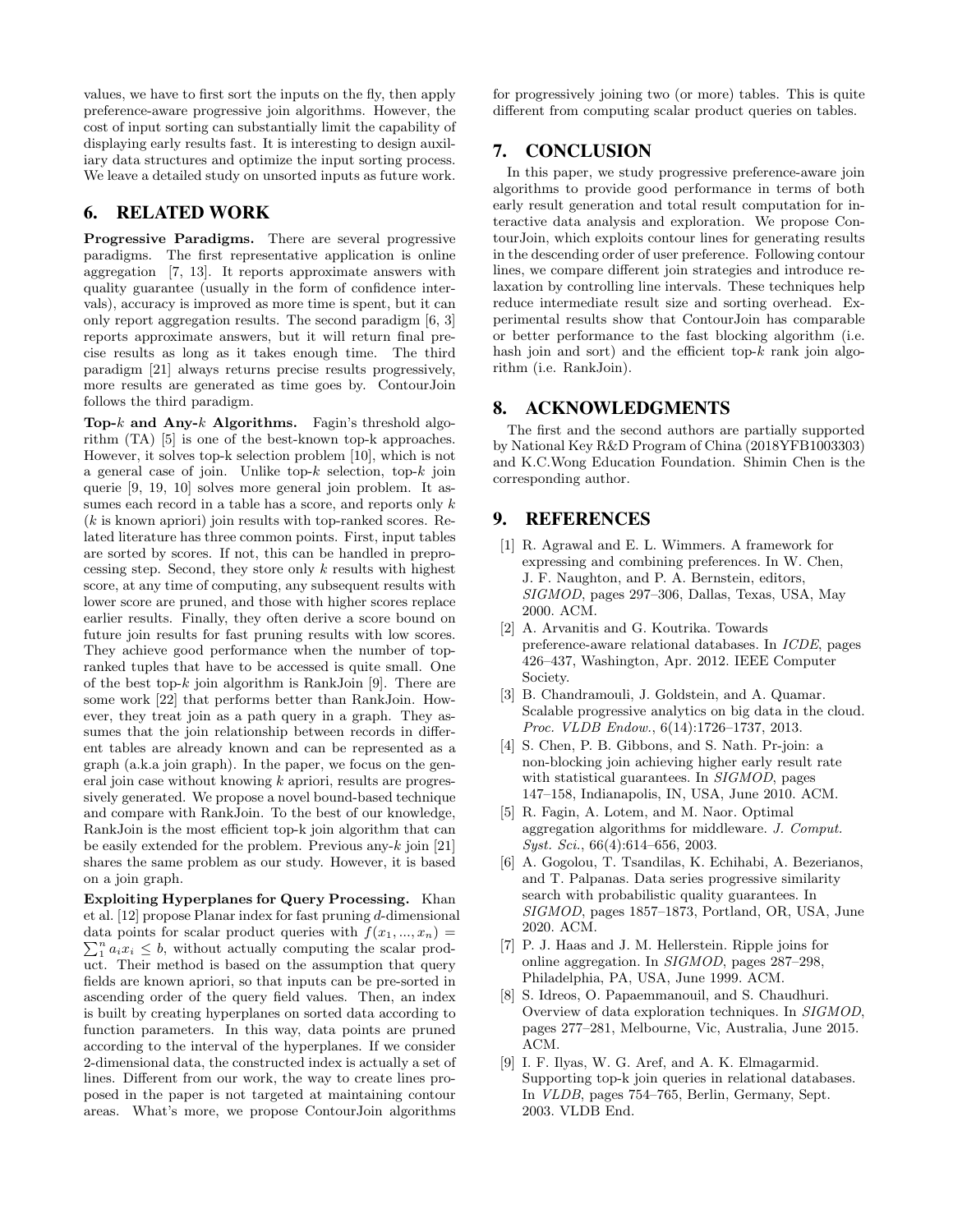- [10] I. F. Ilyas, G. Beskales, and M. A. Soliman. A survey of top- $k$  query processing techniques in relational database systems. ACM Comput. Surv., 40(4):11:1–11:58, 2008.
- [11] M. E. Khalefa, M. F. Mokbel, and J. J. Levandoski. Prefjoin: An efficient preference-aware join operator. In ICDE, pages 995–1006, Hannover, Germany, Apr. 2011. IEEE.
- [12] A. Khan, P. Yanki, B. Dimcheva, and D. Kossmann. Towards indexing functions: answering scalar product queries. In C. E. Dyreson, F. Li, and M. T. Özsu, editors, International Conference on Management of Data, SIGMOD 2014, Snowbird, UT, USA, June 22-27, 2014, pages 241–252. ACM, 2014.
- [13] F. Li, B. Wu, K. Yi, and Z. Zhao. Wander join and XDB: online aggregation via random walks. ACM Trans. Database Syst., 44(1):2:1–2:41, May 2019.
- [14] N. Meneghetti, D. Mindolin, P. Ciaccia, and J. Chomicki. Output-sensitive evaluation of prioritized skyline queries. In T. K. Sellis, S. B. Davidson, and Z. G. Ives, editors, SIGMOD, pages 1955–1967, Melbourne, Victoria, Australia, May 2015. ACM.
- [15] A. Natsev, Y. Chang, J. R. Smith, C. Li, and J. S. Vitter. Supporting incremental join queries on ranked inputs. In P. M. G. Apers, P. Atzeni, S. Ceri, S. Paraboschi, K. Ramamohanarao, and R. T. Snodgrass, editors, VLDB 2001, Proceedings of 27th International Conference on Very Large Data Bases, September 11-14, 2001, Roma, Italy, pages 281–290. Morgan Kaufmann, 2001.
- [16] K. Stefanidis, G. Koutrika, and E. Pitoura. A survey on representation, composition and application of preferences in database systems. ACM Trans. Database Syst., 36(3):19:1–19:45, 2011.
- [17] B. Tang, K. Mouratidis, M. L. Yiu, and Z. Chen. Creating top ranking options in the continuous option and preference space. Proc. VLDB Endow., 12(10):1181–1194, 2019.
- [18] W. Tao, X. Liu, Ç. Demiralp, R. Chang, and M. Stonebraker. Kyrix: Interactive visual data exploration at scale. In CIDR, Asilomar, CA, USA, Jan. 2019. www.cidrdb.org.
- [19] P. Tsaparas, T. Palpanas, Y. Kotidis, N. Koudas, and D. Srivastava. Ranked join indices. In ICDE, pages 277–288, Bangalore, India, 2003. IEEE.
- [20] N. Tziavelis, D. Ajwani, W. Gatterbauer, M. Riedewald, and X. Yang. Optimal algorithms for ranked enumeration of answers to full conjunctive queries. Proc. VLDB Endow., 13(9):1582–1597, 2020.
- [21] N. Tziavelis, W. Gatterbauer, and M. Riedewald. Optimal join algorithms meet top-k. In SIGMOD, pages 2659–2665, Portland, OR, USA, 2020. ACM.
- [22] M. Wu, L. Berti-Equille, A. Marian, C. M. Procopiuc, ´ and D. Srivastava. Processing top-k join queries. Proc. VLDB Endow., 3(1):860–870, 2010.

# APPENDIX

## A. DATA GENERATION AND STATISTICS

Table 3 summarizes the data characteristics of the two TPC-H tables, i.e. Lineitem and Partsupp. We call the original TPC-H tables base tables. In Lineitem (Partsupp), we use Lpartsupp and Lsuppkey (ps partsupp and ps suppkey) as a composite key to generate the key column, and L discount (ps availqty) to generate the preference column. We generate the following three datasets based on the two base tables, while keeping the key distribution and preference score distribution the same as base tables. Each generated tuple consists of a 32-bit integer key and a normalized decimal preference value (a.k.a score) in [0, 1].

- Datasets]1 (with fixed input size and increasing output size): We fix the input table sizes while varying the output result size by a factor of  $m_1$ , where  $m_1=1, 4, 16,$  or 64. To achieve this, we reduce the number of unique keys in each table by rewriting every original key  $orig\_key$  derived from the base tables as  $new\_key = \lfloor \frac{orig\_key}{m_1} \rfloor$ . In this way, each Lineitem record matches  $m_1$ <sup>m<sub>1</sub></sup> Partsupp records, and the number of results records is  $m_1$  times as many as the base case.
- Datasets<sup>†</sup>2 (with fixed output size and increasing input size): We fix the output result size while varying the input table sizes by a factor of  $m_2$ , where  $m_2=1, 4, 16,$  or 64. To achieve this, we copy every record  $m_2$  times so that the input table sizes are  $m_2$ times larger than the base tables. Then in every group of  $m_2$  copied records, we rewrite the key of record i  $(i \in [0, m_2 - 1])$  as follows:

For *Lineitem*:  
\n
$$
new\_key = \begin{cases}\n& origin\_key * (2m_2 - 1), & i = 0 \\
& origin\_key * (2m_2 - 1) + 2i - 1 & i > 0\n\end{cases}
$$

For Partsupp:

$$
new\_key = \begin{cases} orig\_key * (2m_2 - 1), & i = 0 \\ orig\_key * (2m_2 - 1) + 2i & i > 0 \end{cases}
$$

In this way, only record 0 in every group has matches. The other records do not contribute to the join output. The total number of result records is kept the same as the base case.

• Datasets#3 (with increasing input and output size): We vary both the input sizes and the output result size by a factor of  $m_3$ , where  $m_3=1, 4, 16,$  or 64. To achieve this, we copy every record  $m_3$  times so that the input table sizes are  $m_3$  times larger than the base tables. Then in every group of  $m_3$  copied records, we rewrite the key of record  $i$   $(i \in [0, m_3 - 1])$  as follows:

For Lineitem:  $new\_key = orig\_key * m_3 + i$ 

For *Partsupp*:  $new\_key = orig\_key * m_3$ 

In this way, record 0 in every group in Lineitem matches all  $m_3$  records in the corresponding group in Partsupp, while the other records in Lineitem do not have any matches. Hence, the total number of result records is  $m_3$  times more than in the base case.

Statistics of the three datasets are shown in Tables 4–6.